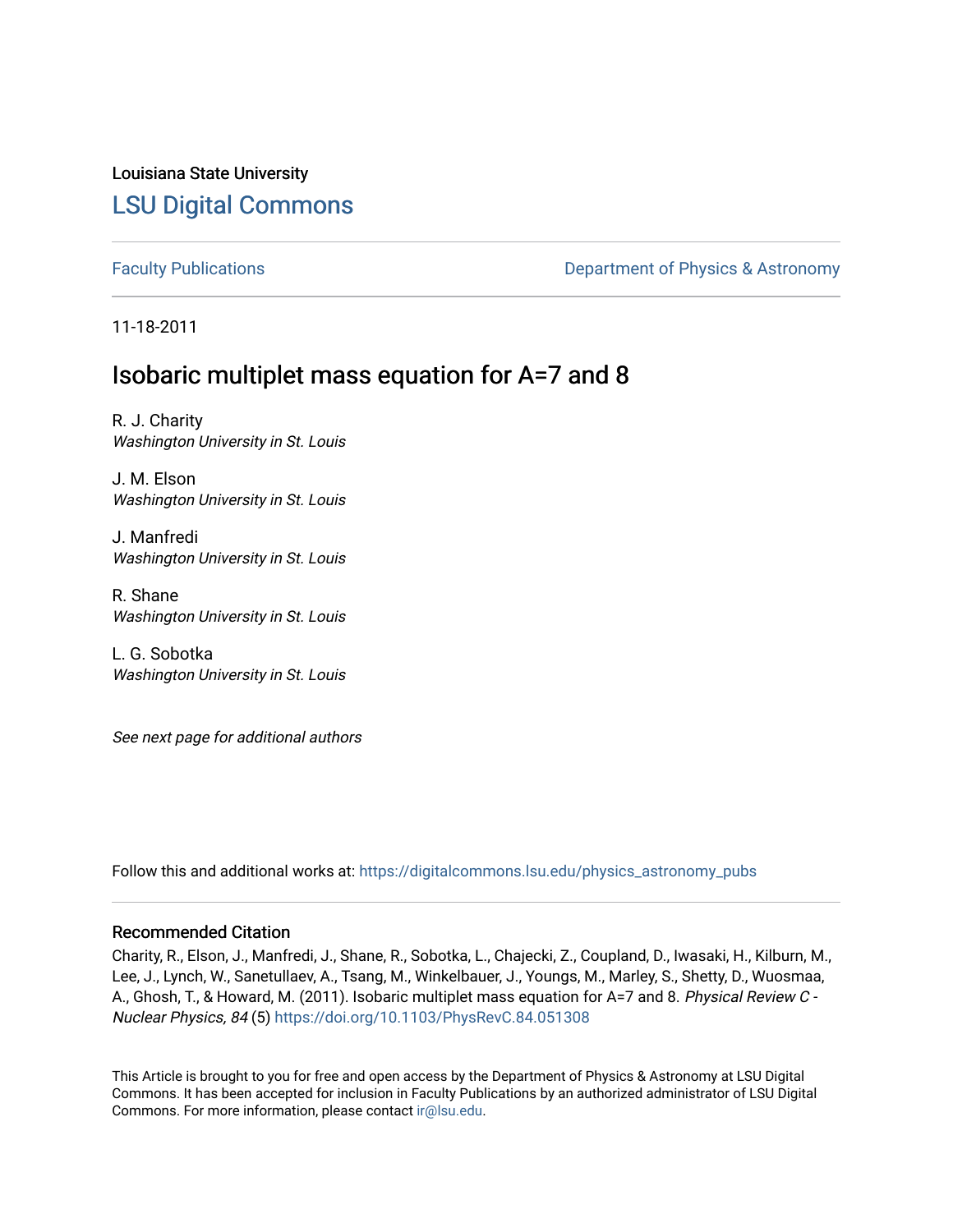## Authors

R. J. Charity, J. M. Elson, J. Manfredi, R. Shane, L. G. Sobotka, Z. Chajecki, D. Coupland, H. Iwasaki, M. Kilburn, J. Lee, W. G. Lynch, A. Sanetullaev, M. B. Tsang, J. Winkelbauer, M. Youngs, S. T. Marley, D. V. Shetty, A. H. Wuosmaa, T. K. Ghosh, and M. E. Howard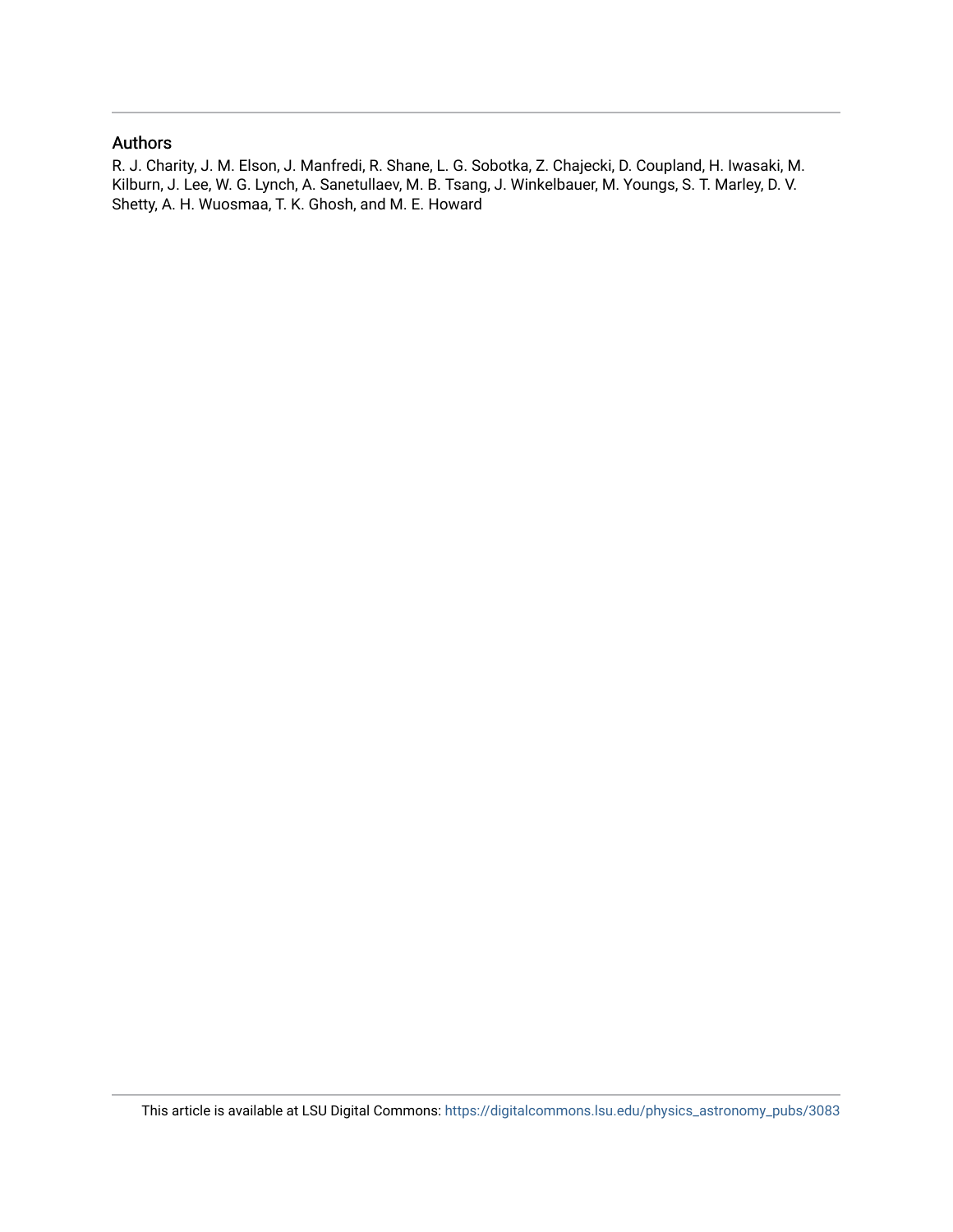

# CHORUS

This is the accepted manuscript made available via CHORUS. The article has been published as:

# Isobaric multiplet mass equation for A=7 and 8

R. J. Charity, J. M. Elson, J. Manfredi, R. Shane, L. G. Sobotka, Z. Chajecki, D. Coupland, H. Iwasaki, M. Kilburn, J. Lee, W. G. Lynch, A. Sanetullaev, M. B. Tsang, J. Winkelbauer, M. Youngs, S. T. Marley, D. V. Shetty, A. H. Wuosmaa, T. K. Ghosh, and M. E. Howard Phys. Rev. C **84**, 051308 — Published 18 November 2011 DOI: [10.1103/PhysRevC.84.051308](http://dx.doi.org/10.1103/PhysRevC.84.051308)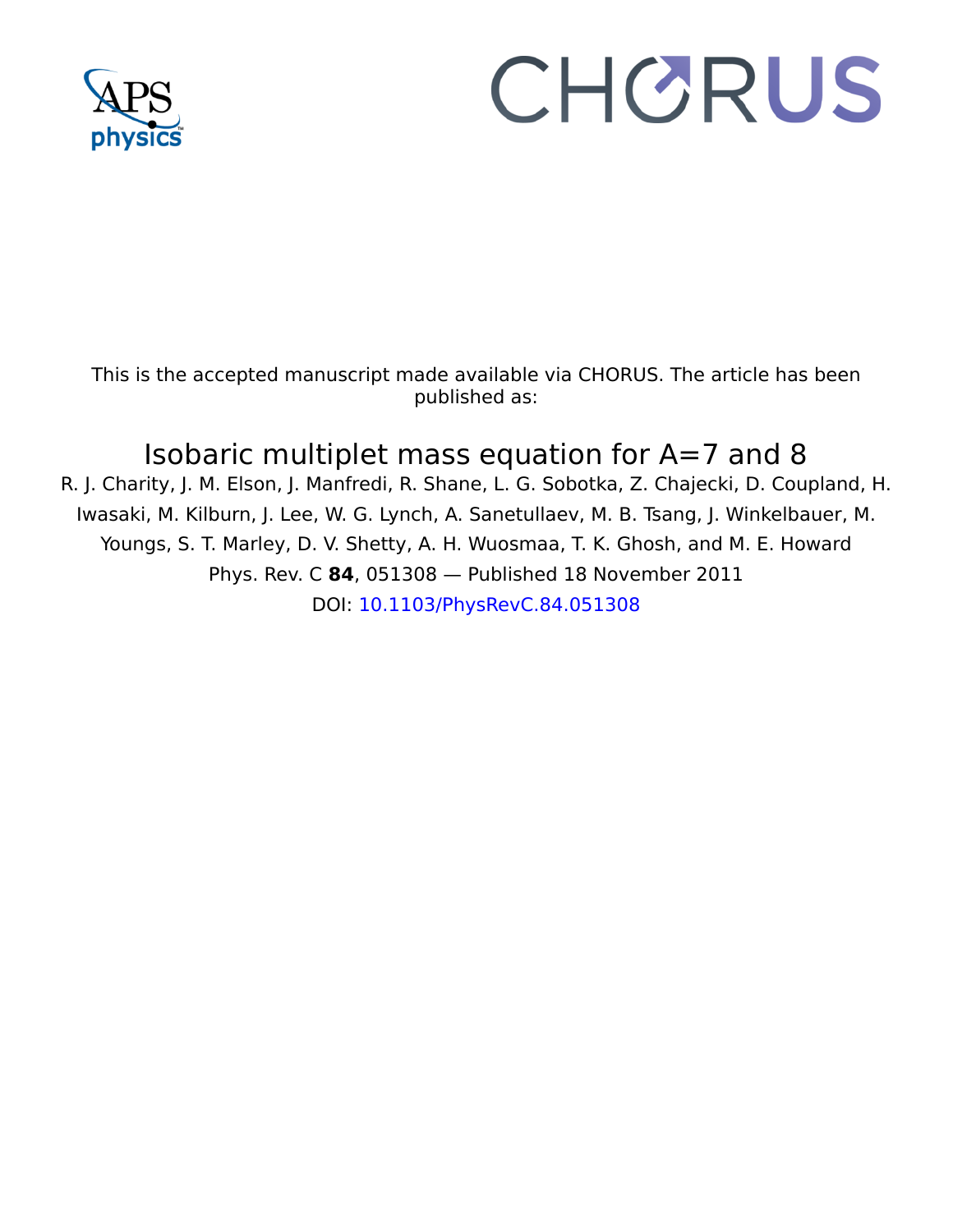# Isobaric multiplet mass equation for  $A=7$  and 8.

R. J. Charity, J. M. Elson, J. Manfredi, R. Shane, and L. G. Sobotk a

Departments of Chemistry and Physics, Washington University, St. Louis, Missouri 63130, USA.

Z. Chajecki, D. Coupland, H. Iwasaki, M. Kilburn, J. Lee, W. G.

Lynch, A. Sanetullaev, M. B. Tsang, J. Winkelbauer, and M. Youngs

National Superconducting Cyclotron Laboratory and Department of Physics and Astronomy, Michigan State University, East Lansing, MI 48824, USA.

S. T. Marley, D. V. Shetty, and A. H. Wuosmaa

Department of Physics, Western Michigan University, Kalamazoo, Michigan 49008, USA.

T. K. Ghosh

Variable Energy Cyclotron Centre, 1/AF Bidhannagar, Kolkata 700064, India

M. E. Howard

Department of Physics and Astronomy, Rutgers University, New Brunswick, New Jersey 08903, USA

Deviations from the isobaric multiplet mass equation are presented and discussed for the  $A=7$ ,  $T=3/2$  quartet and the  $A=8$ ,  $T=2$  quintet.

PACS numbers: 21.10.Dr,27.20.+n

#### I. INTRODUCTION

The isobaric multiplet mass equation (IMME) relates the mass excesses of the members of an isobaric multiplet in terms of their isospin projection  $T_Z$ . To the extent that isospin is a good quantum number, the energies of the multiplet should be independent of  $T_Z$  in the absence of Coulomb forces. If two-body forces are responsible for charge-dependent effects, Wigner found

$$
M(T, T_Z) = a + bT_Z + cT_Z^2.
$$
 (1)

Typically cubic and quartic terms  $(d T_Z^3 + e T_Z^4)$  are added to the IMME to provide a measure of any deviation from the quadratic form associated with isospin symmetry. In general the quadratic form  $(d=0 \text{ and } e=0)$  provides a good description of isospin quartets and quintets for  $A < 40$  where the appropriate experimental masses are known [1]. The success of IMME has lead people to use it to predict the mass where no measurement is available and thus it is important to understand the magnitude of deviations when they occur.

Experimentally the  $A=9$   $(T=3/2)$  quartet is well documented as violating the IMME [1, 2]. A purely quadratic fit gives a  $\chi^2/n=10.2$  and one requires  $d=5.5\pm1.8$  keV to fit the multiplet. The use of more recent data from the AME2011 [3] and the ENSDF [4] databases gives an enhanced values of  $\chi^2/n=15.3$  and a consistent value of  $d = 6.3 \pm 1.6 \text{ keV}.$ 

For heavier systems, there is good evidence of a violation for the  $A=32$  (T=2) quintet [5–7] which requires a small but statistical significant cubic term  $(d \sim 1 \text{ keV})$  to fit the multiplet. This small  $d$  term can be explained from isospin mixing with  $T=1$  states [8]. A deviation for the

 $A=33$  quartet has also been reported with  $d=2.95\pm0.90$ keV [9].

Variable Energy Cyclotron Centre,  $f(X, G)$ thesh (E. Global T. R. Global T. A. Global properties of Alexand Department of Physics and Astronomy, Rulgers University, New Brunswick, New Jersey 08903, USA Department of Physics While a quantitative understanding of deviations to the IMME for the lighter systems has not been achieved, such deviations can be expected from either isospin mixing or from the expansion of the single-particle wavefunctions near threshold [2]. The  $A=9$  quartet has two members which are particle unbound. If continuum effects were the only isospin symmetry breaking mechanism, then one would expect larger deviations for the multiplet associated with the first excited state where all levels are ∼2.3 MeV less bound. However, the cubic coefficient in this case  $(d=3.5\pm3.4 \text{ keV})$  is less than the ground-state value. In this work, we will investigate the IMME for two other multiplets with particle-unbound members: the A=8 quintet and the A=7 quartet. In both of these cases, the proton rich members have negative binding energies and so the single-particle wavefunctions change considerable across the respective multiplets.

In the 1998 systematic study of isospin multiplets in Ref. [1], the A=8 quintet was also found to deviate from the quadratic IMME with  $\chi^2/n=15.5$ . However in this 1998 study, an accidental error led to the use of an uncertainty for the  ${}^{8}\text{Li}_{IAS}$  mass which is much smaller than the correct experimental value [10]. In view of this and new mass measurements since 1998, it is useful to reevaluate the IMME for  $A=8$ . In the present work, we incorporate the new mass measurement for  ${}^{8}C_{g.s.}$  determined from the invariant mass of its five decay products  $(4p+\alpha)$  [11]. In the same experimental study, a new measurement was also made for  ${}^{7}B_{g.s.}$  allowing us to also reexamine the  $A=7$  quartet. For the  ${}^{7}B$  case the mass excess was determined from the invariant mass of its four decay products  $(3p+\alpha)$ . The accuracy of both of these measurements can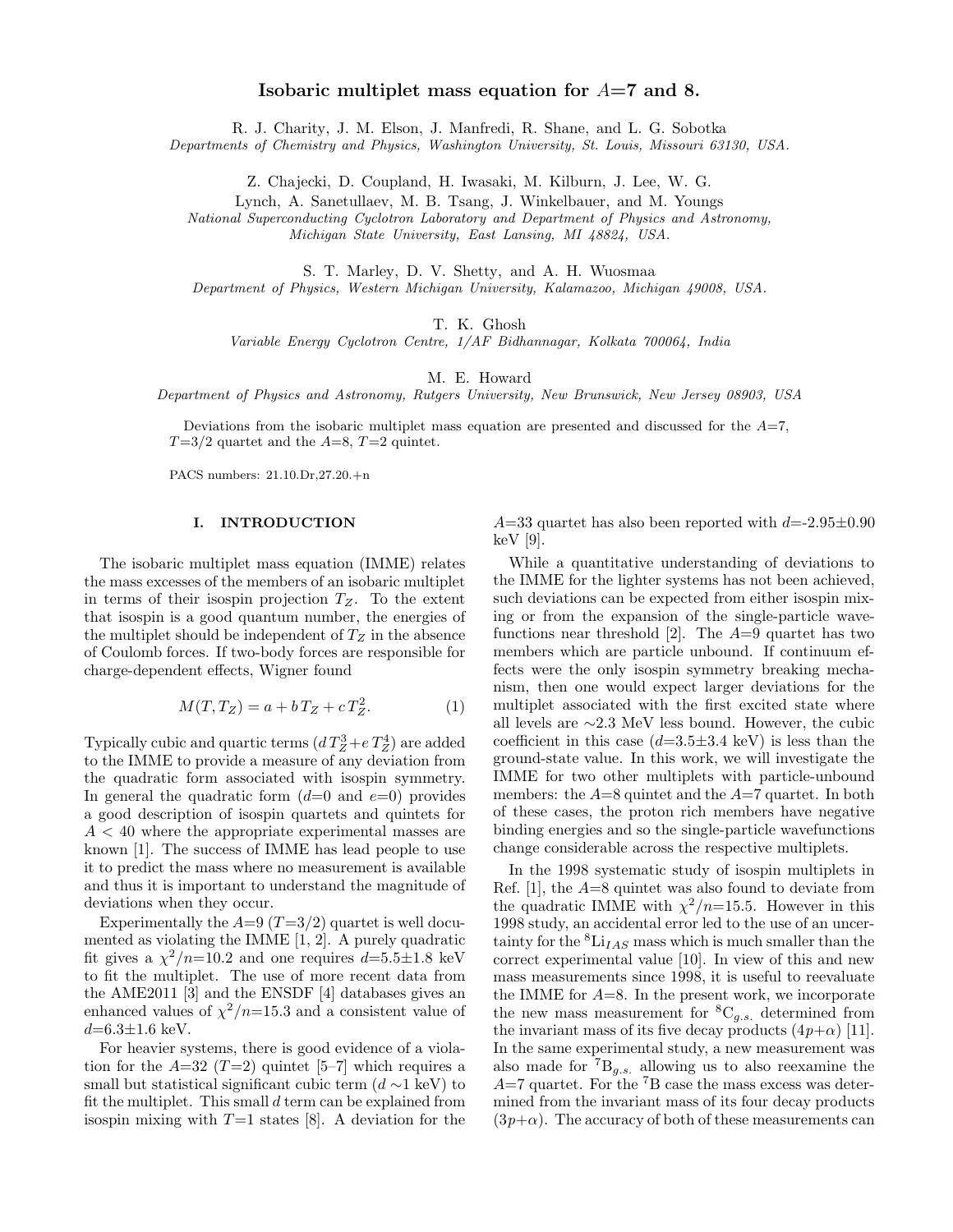

FIG. 1. (Color online) Deviation from the fitted quadratic form of the IMME for the  $A=8$  quintet.

be judged from the excellent reproduction of the mass excess of <sup>6</sup>Be associated with the  $2p+\alpha$  channel. These new mass measurements are significantly smaller than the previous values listed in the AME2011 data base, by 64 and 190 keV for the <sup>8</sup>C and <sup>7</sup>B nuclei respectively. In addition to these data from invariant mass determinations, we have also included a very recent, highly accurate, mass measurement of <sup>8</sup>He [12] and the average of two recent measurements of the  ${}^{7}He_{g.s.}$  mass [13, 14]. Apart from these masses, the remaining mass are identical to those used in the 1998 study. The experimental mass excesses for the  $A=8$  quintet and the  $A=7$  quartet are summarized in Tables I and II.

The results of fits to these data as also listed in these Tables and the residuals from quadratic fits are plotted in Figs. 1 and 2. For A=8 case, the quadratic fit does not reproduce the data and gives a  $\chi^2/n=12.3$ . The statistical probability that this is consistent with a quadratic fit is  $\sim 10^{-5}$ . To fit this data, one requires a cubic term with  $d=11.1\pm2.3$  keV. The addition of a quartic term does not improve the fit to any significant extent (see Table I). The magnitude of  $d$  is about twice as large as that for the  $A=9$  quartet indicating that the size of the deviation from the IMME is larger. If the old mass excess from the 1998 review is used for  ${}^{8}C$ , then we obtain  $\chi^2/n = 8.5$  and  $d = 7.7 \pm 2.0$  keV.

For the  $A=7$  quartet, the quadratic fit gives  $\chi^2/n=4.7$ and the significance of the deviation is not as strong as for the  $A=8$ . However, if the mass dependence is truly quadratic, the statistical probability of finding a  $\chi^2/n$ equal or greater than this value is only 3%. The cubic coefficient required to fit the  $A=7$  data is  $d=47$  (22) keV, which is very large, however the error is also large.

Although the possible deviation for the  $A=7$  quartet is large, there are uncertainties in applying the IMME as both the  ${}^{7}B_{g.s.}$  and  ${}^{7}He_{g.s.}$  line shapes are asymmetric [11, 13, 14] and the <sup>7</sup>B width is quite wide  $\Gamma$ =801 keV [11]. It is not clear what characteristic mass associated with these distributions should be used in the IMME. Some theoretical guidance on this isse would be useful.



FIG. 2. (Color online) Deviation from the fitted quadratic form of the IMME for the  $A=7$  quartet.

The values listed in Table II are the resonance energies obtained from R-matrix fits [15] with the background term chosen such that the shift term  $\Delta$  is zero at the resonance energy.

In summary, we demonstrate that the  $A=7$  quartet and the A=8 quintet show significant deviations from quadratic isobaric multiplet mass equation. The case for the  $A=8$  is particularly strong. Large cubic coefficients,  $d=11.1\pm2.3$  (A=8) and  $47\pm22$  keV (A=7), are required to fit the experimental masses. Together with the  $A=9$ quartet where deviations from the IMME are well known, these multiplets contain particle-unstable members suggesting that this may be an important ingredient in understanding the deviations.

### ACKNOWLEDGMENTS

This work was supported by the U.S. Department of Energy, Division of Nuclear Physics under grants DE-FG02-87ER-40316 and DE-FG02-04ER41320 and the National Science Foundation under grants PHY-0606007 and PHY-9977707.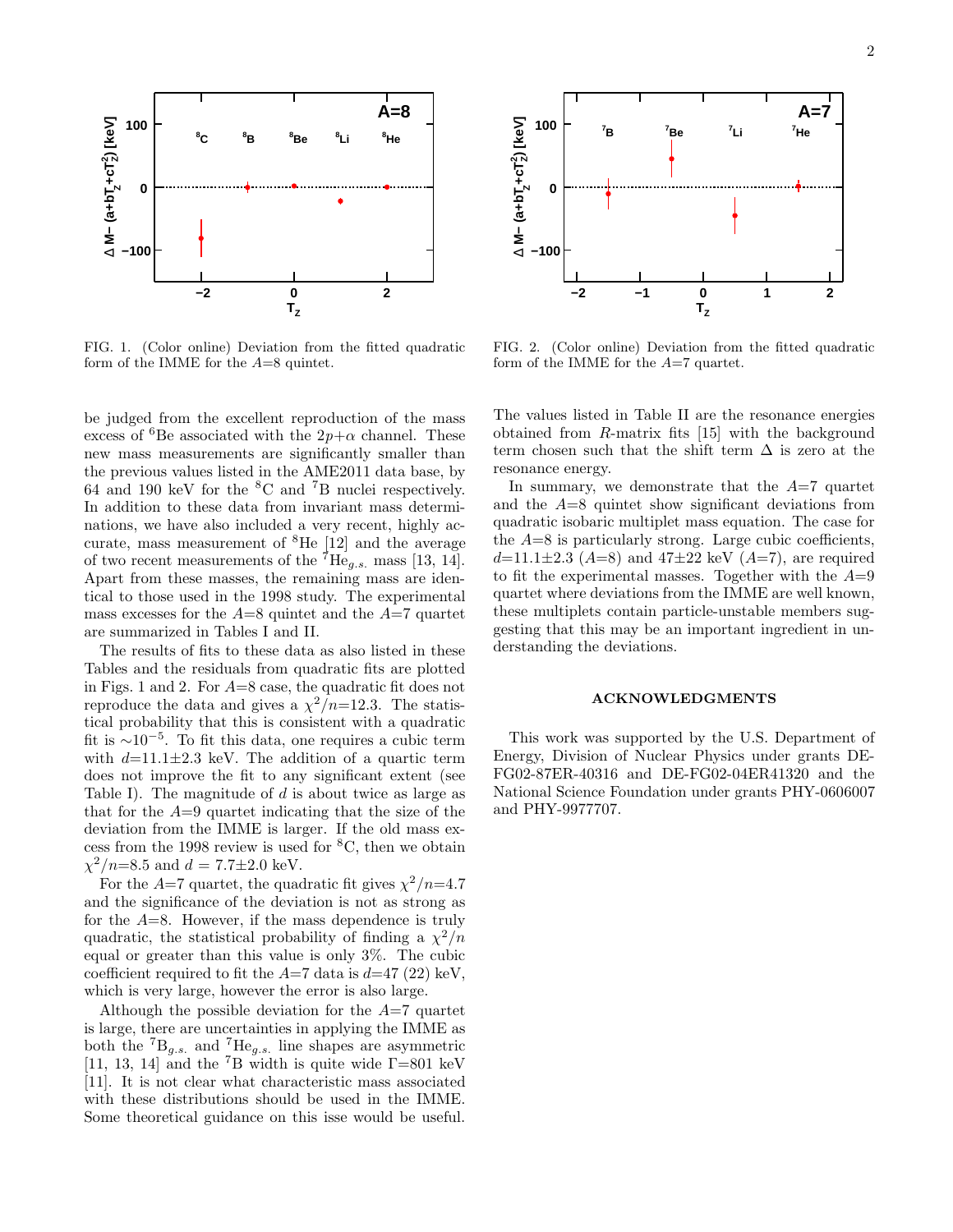TABLE I. Mass excesses for the  $A=8$  isospin  $T=2$  quintet and the coefficients obtained from quadric, cubic, and quartic fits.

| Nucl. | $T_{Z}$ | Mass Excess  | a, b, c           | a, b, c, d       | a, b, c, d, e    |
|-------|---------|--------------|-------------------|------------------|------------------|
|       |         | [keV]        | [keV]             | 「keV]            | [keV]            |
| He    |         | 31609.7(1)   | $a=32433.9(17)$   | $a=32435.5(17)$  | $a=32435.7(18)$  |
| Li    |         | 31768.0(55)  | $b = -875.3(43)$  | $b = -898.1(63)$ | $b = -896.6(75)$ |
| Be    |         | 32435.7(18)  | $c=231.6(22)$     | $c=220.3(32)$    | $c=217.7(75)$    |
| B     |         | 33540.5 (90) | $\chi^2/n = 12.3$ | $d=11.1(2.3)$    | $d=10.4(3.1)$    |
| C     | -2      | 35030 (30)   |                   | $\chi^2/n = 0.1$ | $e=0.8(2.2)$     |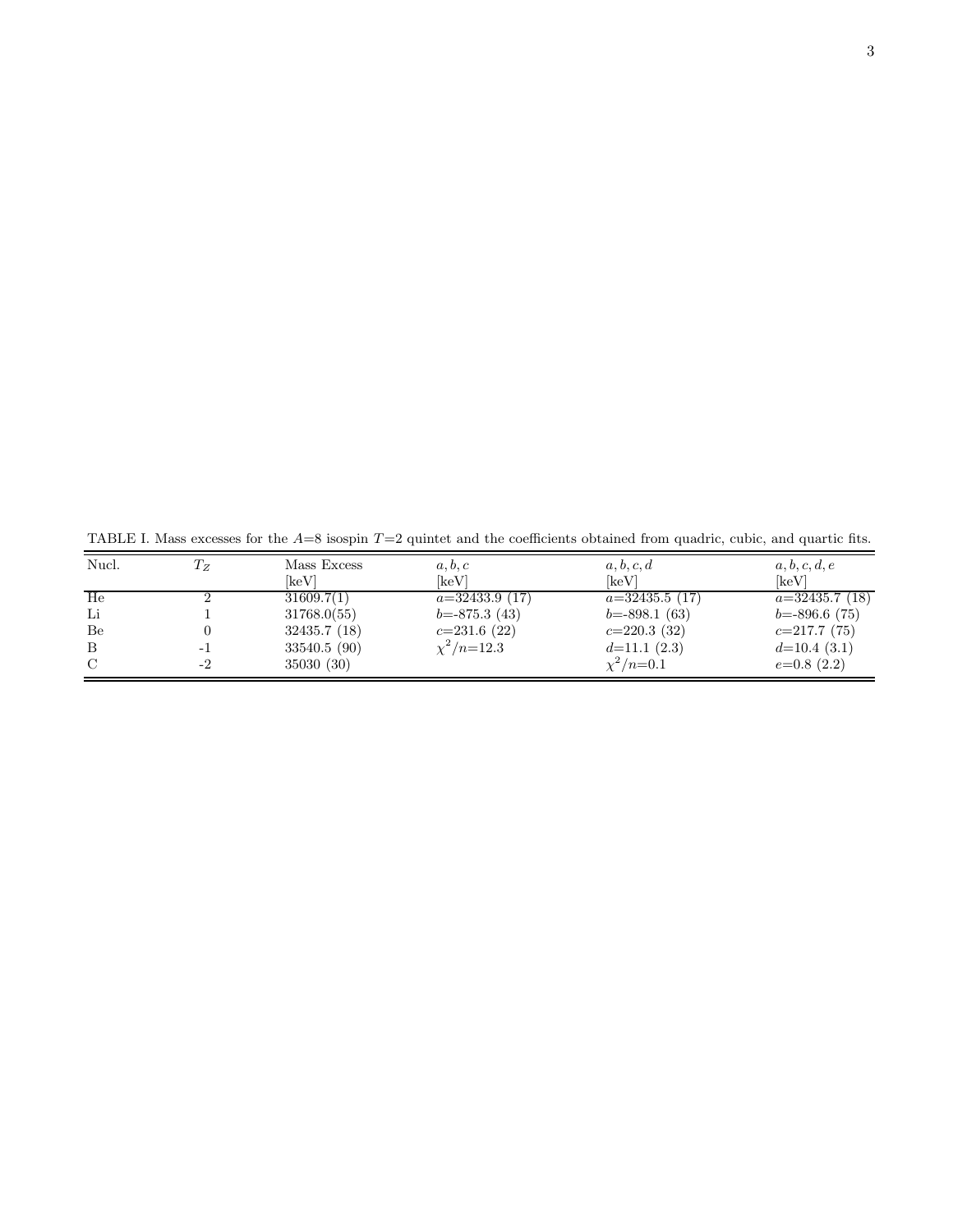TABLE II. Mass excesses for the  $A=7$  isospin  $T=3/2$  quartet and the coefficients obtained from quadric and cubic fits.

| Nucl. | $T_{Z}$ | Mass Excess       | a, b, c          | a, b, c, d     |  |  |
|-------|---------|-------------------|------------------|----------------|--|--|
|       |         | keV               | [keV]            | [keV]          |  |  |
| He    | 3/2     | 26506(10)         | $a=26411(24)$    | $a=26412(24)$  |  |  |
| Li    | 1/2     | 26148 (30)        | $b = -540(9)$    | $b = -642(48)$ |  |  |
| Be    | $-1/2$  | 26779 (30)        | $c=206(13)$      | $c=204(13)$    |  |  |
| B     |         | $-3/2$ 27677 (25) | $\chi^2/n = 4.7$ | $d=47(22)$     |  |  |